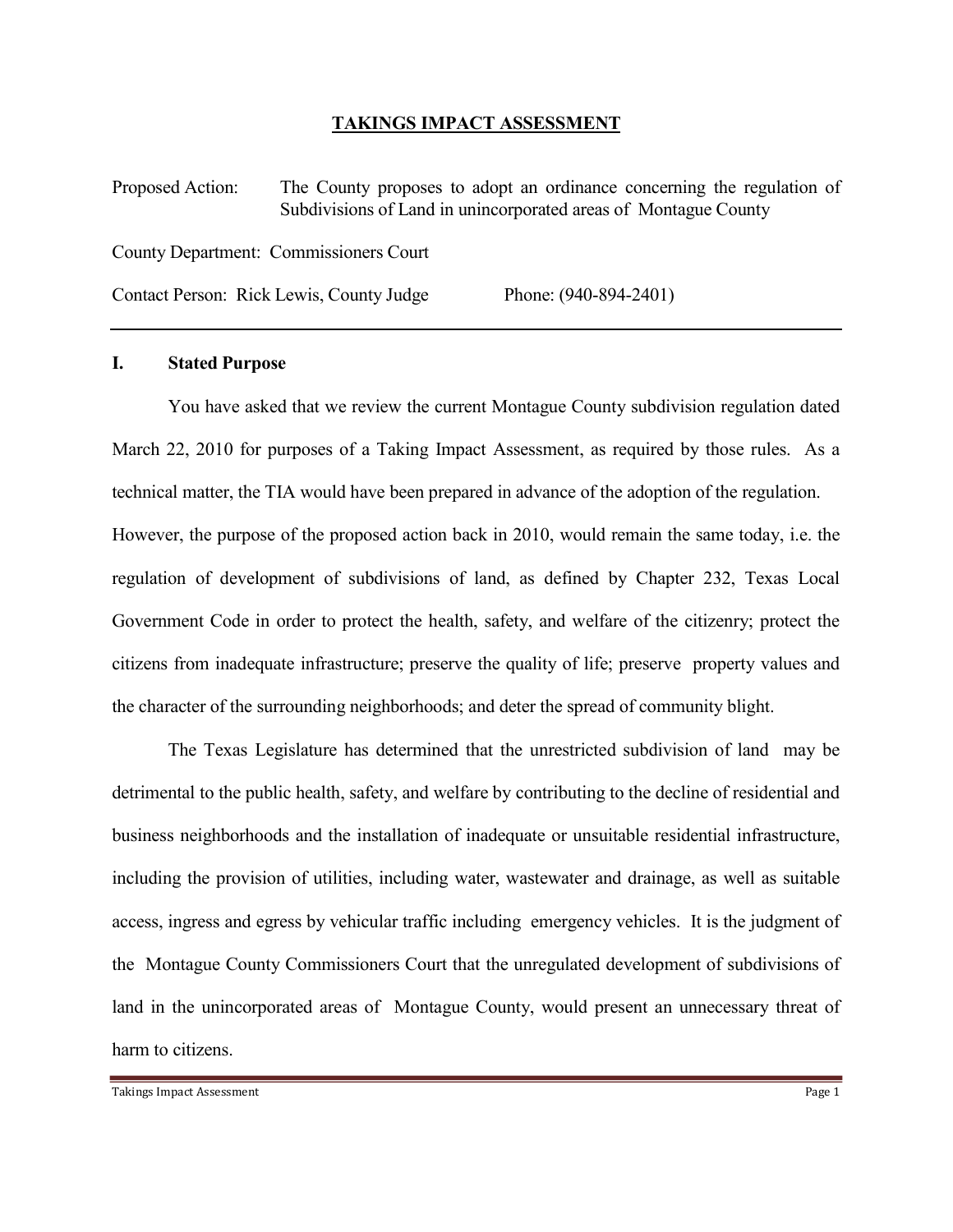# II. The Nature of the Action

 A takings impact assessment is required only for two types of governmental of actions. State whether the proposed action is one of the following:

- 1) The adoption or issuance of an ordinance, rule, regulatory requirement, resolution, policy, guideline, or similar measure; or
- 2) An action that imposes a physical invasion or requires a dedication of private real property;

Yes. The proposed course of action is to adopt an ordinance that regulates land development.

# III. Potential Effect on Private Property

 1. Does the county action require a physical invasion, occupation or dedication of real property?

Yes No  $X$ 

- 2. Does the county action limit or restrict a real property right, even partially or temporarily?
	- Yes No  $X$

 The proposed action does place restrictions on the use of property for the subdivision and development of land in the unincorporated areas of Montague County, Texas However, the Texas Legislature has found that the unrestricted subdivision and development of land in the unincorporated areas of a Texas county may be detrimental to the public health, safety, and welfare by contributing to the decline of residential and business neighborhoods and the installation of inadequate or unsuitable residential or industrial infrastructure, including the provision of utilities, including water, wastewater and drainage, as well as suitable access, ingress and egress by vehicular traffic, including emergency vehicles. Under Texas law, a county may adopt regulations regarding the subdivision of land, as defined by Chapter 232 of the Texas Local Government Code, as necessary to promote the public health, safety, or welfare of the citizenry. Subdivsions of land that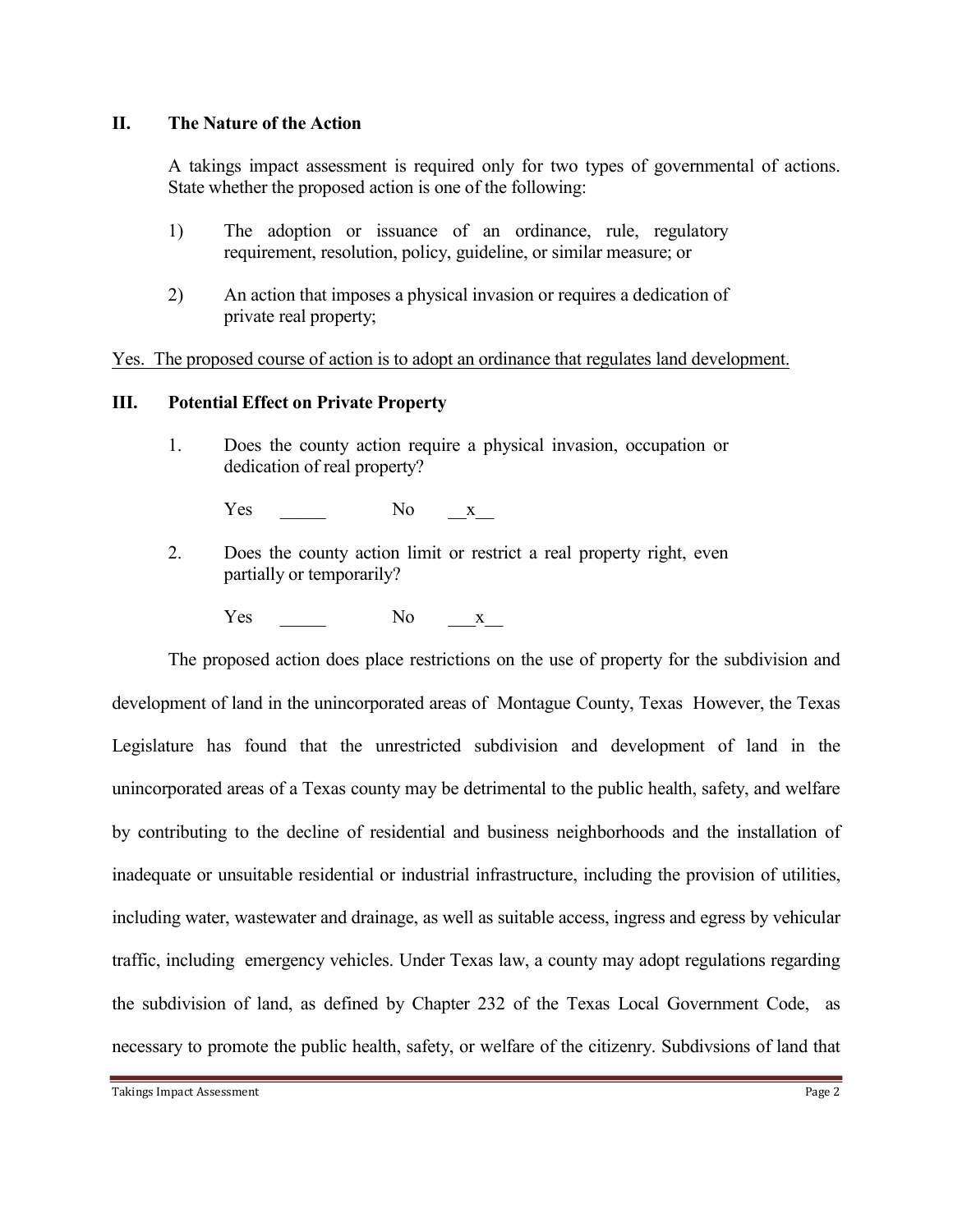are in current operation and that may be affected by the regulations will be permitted to continue operations in their current locations so long as the same are not enlarged or expanded. The adoption of the proposed action does not result in the physical taking of private real property. The adoption of the proposed action does not deprive the owner of all economically viable uses of the property, have a significant impact on the property owner's economic interest, or deny a fundamental attribute of ownership. Therefore, the proposed action does not appear to be an action covered under the Texas Real Property Rights Preservation Act.

### IV. Exemptions

 After consideration, the Commissioners Court finds that the proposed action is an action a) taken in response to a real and substantial threat to public health and safety, b) designed to significantly advance the health and safety purpose, and c) one that does not impose a greater burden than necessary to achieve the health and safety purpose.

 Based upon the above findings, the proposed action is exempt from the provisions of the Texas Real Property Rights Preservation Act.

### IV. Analysis of Purpose, Burdens and Benefits

A. Referring to the purpose of the county action in Section I above, state how the action achieves or advances its purpose.

 As stated, the purpose of the proposed action is to promote the public health, safety, or welfare of the citizenry by requiring minimum standards for the planning, platting and development of subdivisions of land within the unincorporated areas of Montague County, Texas. This purpose is furthered by placing minimal standards upon the development of land for use as a residential or industrial development, and to required sensible standards regarding the provision of residential or industrial services, including utilities, including water, wastewater, drainage, and access, ingress and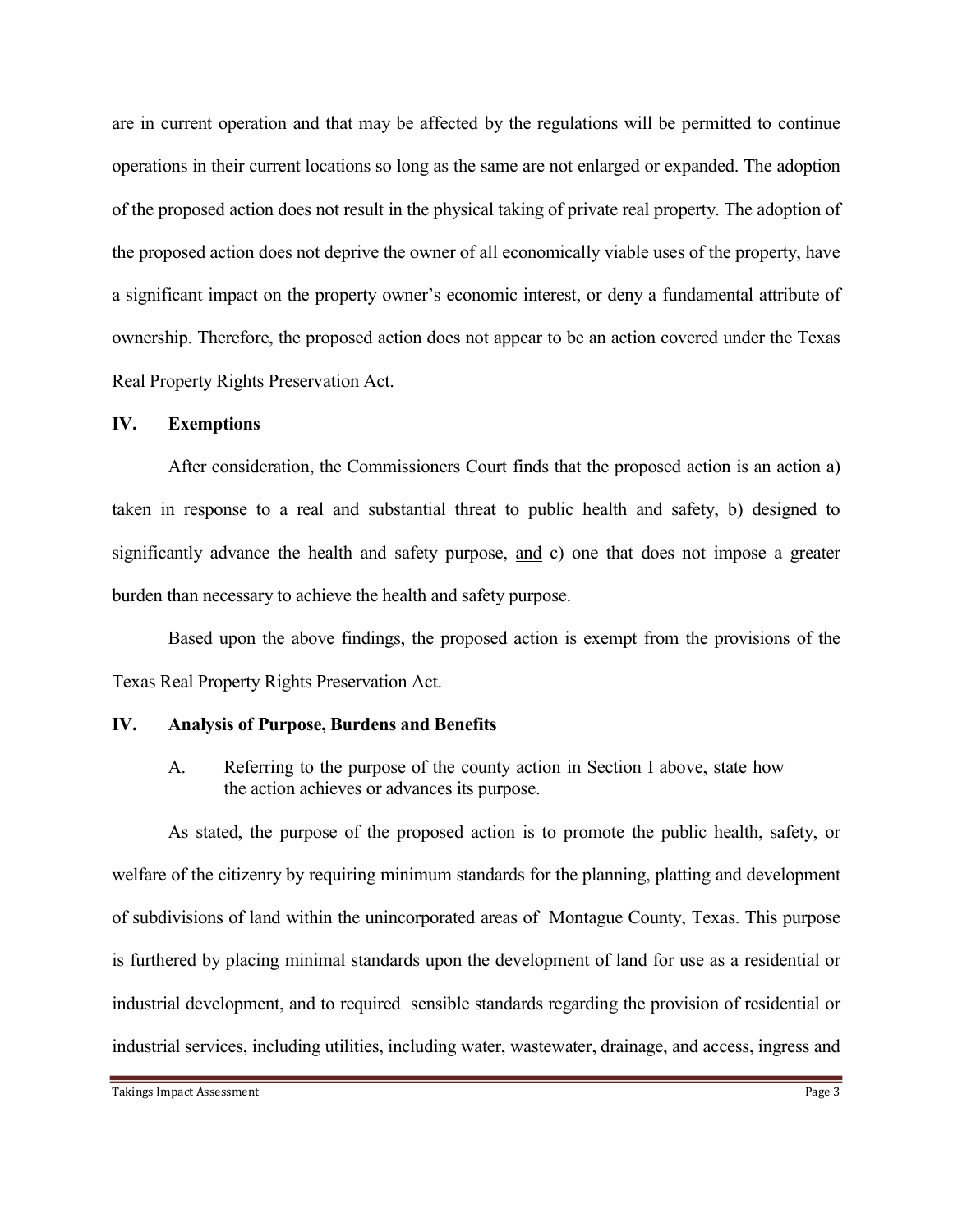egress by vehicular traffic, including emergency vehicles. Further, the proposed action provides legitimate accountability to developers of rural subdivisions outside of the incorporated areas of Montague County, by providing requirements designed to protect the public health and safety.

B. Describe the benefits to society resulting from the county action.

 The benefits include 1) reasonable regulation of rural subdivision development in order to protect the health and well-being of the citizens; 2) provide accountability for developers of rural subdivisions of land outside the incorporated areas of Montague County by reasonable requirements designed to protect the public health and safety; 3) prevent the installation of inadequate infrastructure by requiring minimal standards upon the development of rural subdivisions of land located in the unincorporated areas of Montague County, Texas ; 4) prevent a decrease in property value by placing reasonable requlirements for utilities, including water, wastewater, drainage and access, ingress and egress of vehicular traffic, including emergency vehicles; and 5) prevent the spread of unregulated development that will be injurious to the public health and safety.

C. Discussion of the burdens that may be imposed on private real property by the county action.

### After consideration, the Commissioners Court finds as follows:

 1. The proposed action will not result indirectly or directly in a permanent or temporary physical occupation of private real property;

 2. The proposed action does not require a property owner to dedicate property or grant an easement except as may be required to statisfy requirements addressing the provision of utilities, including water, wastewater, drainage, utility services, or access, ingress and egress for vehicular traffic, including emergency vehicles;

3. The proposed action does not deprive the owner of all

#### Takings Impact Assessment **Page 4**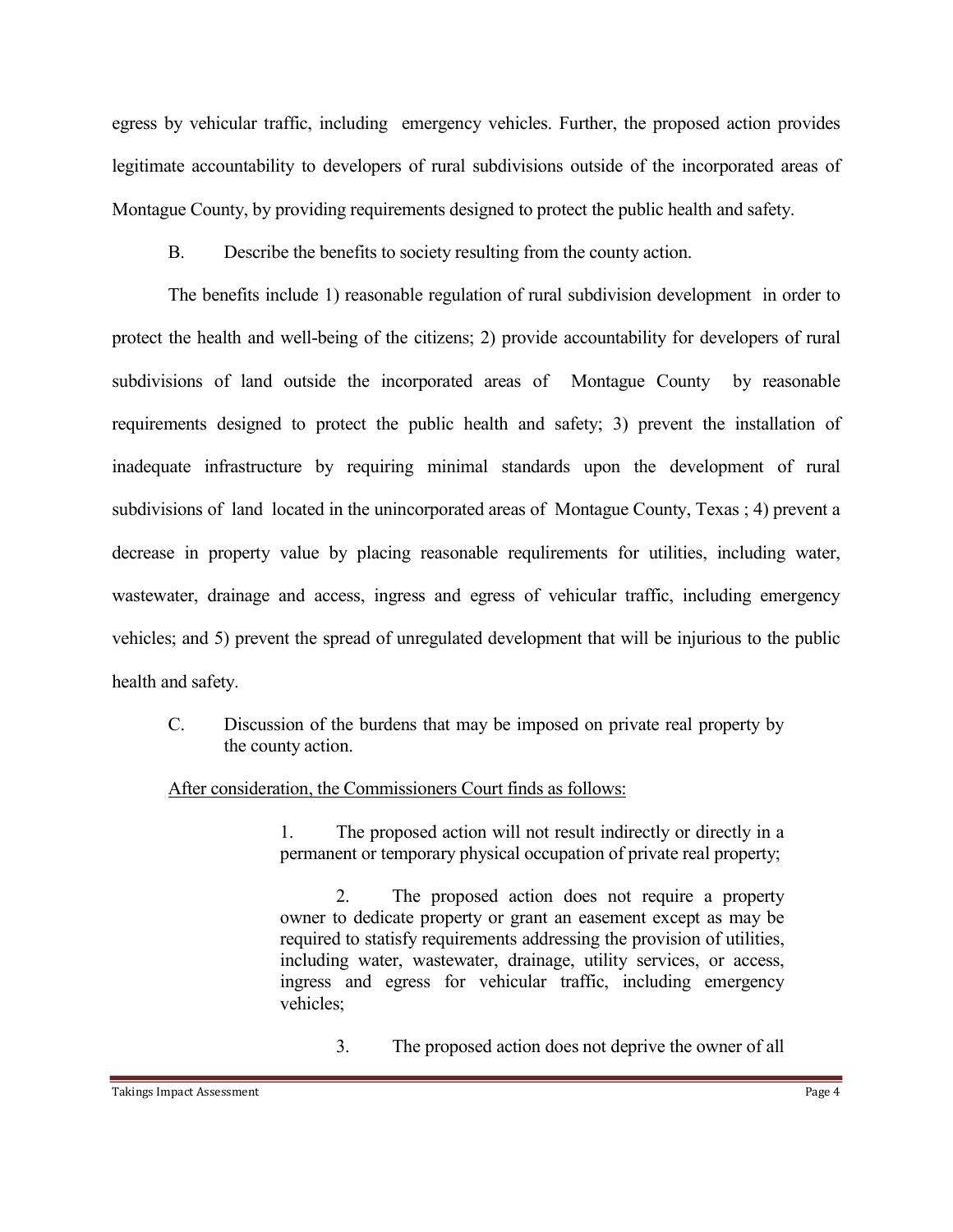economically viable use of his property;

 4. The proposed action does not deny any owner the right to possess his real property, enjoy it, exclude others from it or sell it; and

 5. It does not appear that the proposed action will serve to reduce the market value of any owner's property.

 Presently established rural subdivisions that may be affected by the regulations will be permitted to continue in their current location and condition so long as these locations are not enlarged or expanded. Therefore, it appears that there will be no reduction in the market value of any owner's property.

Additional discussion of potential burdens:

 The proposed actions pose a minimal burden on real property owners and present a substantial benefit to society. The County is permitted to adopt regulations that address the public health, welfare and safety of its citizenry. Presently established rural subdivisions that are in current operation and that may be affected by the regulations will be permitted to continue operations in their current locations and conditions so long as the same are not enlarged or expanded. These subdivisions will also have adequate notice and opportunity to construct or renovate their premises and arrange their operations in order to comply with the proposed regulations should the present subdivision be enlarged or expanded. The adoption of the proposed action does not result in the physical taking of private real property. The adoption of the proposed action does not deprive the owner of all economically viable uses of the property, have a significant impact on the property owner's economic interest, or deny a fundamental attribute of ownership. Therefore, no existing property rights will be impinged and market value should not be affected.

### V. Alternatives

A. Describe alternative actions that could accomplish the same purpose as the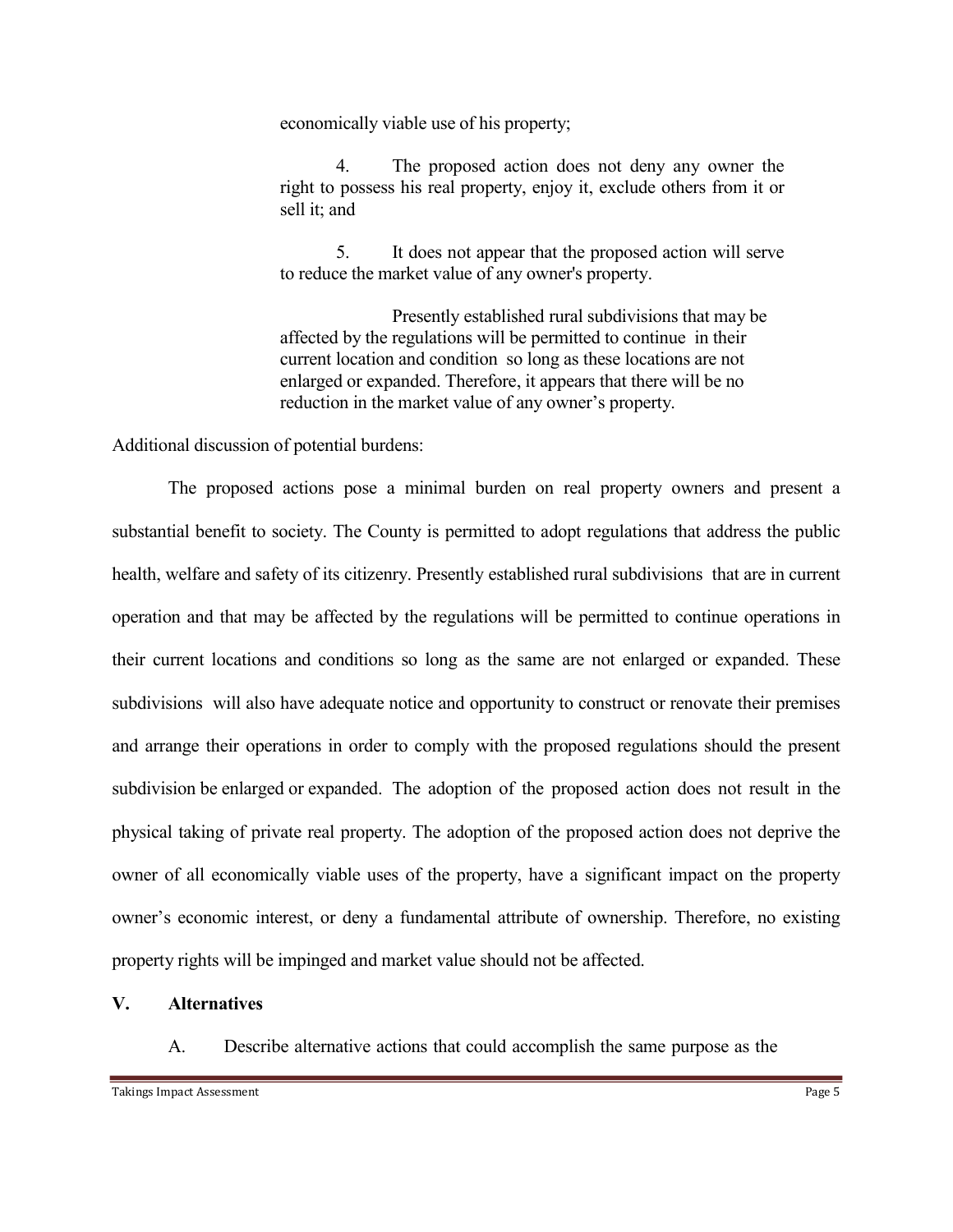proposed action.

 After consideration, the Commissioners Court finds that there are no alternatives which would effectively accomplish the same purpose.

 B. Would these alternatives impose a lesser burden on the property which is the subject of the proposed action?

This section is inapplicable in light of the response to  $V(A)$ .

# VI. Potential Impact on Value

 A. Will the county action reduce the market value of any parcel of private real property by 25% or more?

Yes No  $X$ 

 Presently legally existing rural subdivisions that may be affected by the regulations will be permitted to continue operations in their current locations and conditions so long as the same are not enlarged or expanded. In addition, this regulation does not restrict any use of the property other than for the development of a subdivision of land, as defined by Chapter 232 of the Texas Local Government Code. The Commissioners Court finds that there are alternative uses available for the property.

| VII. | <b>Conclusion:</b>    |                   | Not a Covered Action                                                        |
|------|-----------------------|-------------------|-----------------------------------------------------------------------------|
|      |                       | X<br>$\mathbf{X}$ | No Impact on Private Real Property<br>Proposed Action is Exempt             |
|      |                       | X                 | Proposed Action Fully Assessed for Potential<br>Impact on Private Property. |
|      | Read and adopted this |                   | $, 2019$ , by a vote of<br>day of<br>ayes and                               |
|      | nays.                 |                   |                                                                             |

Takings Impact Assessment Page 6